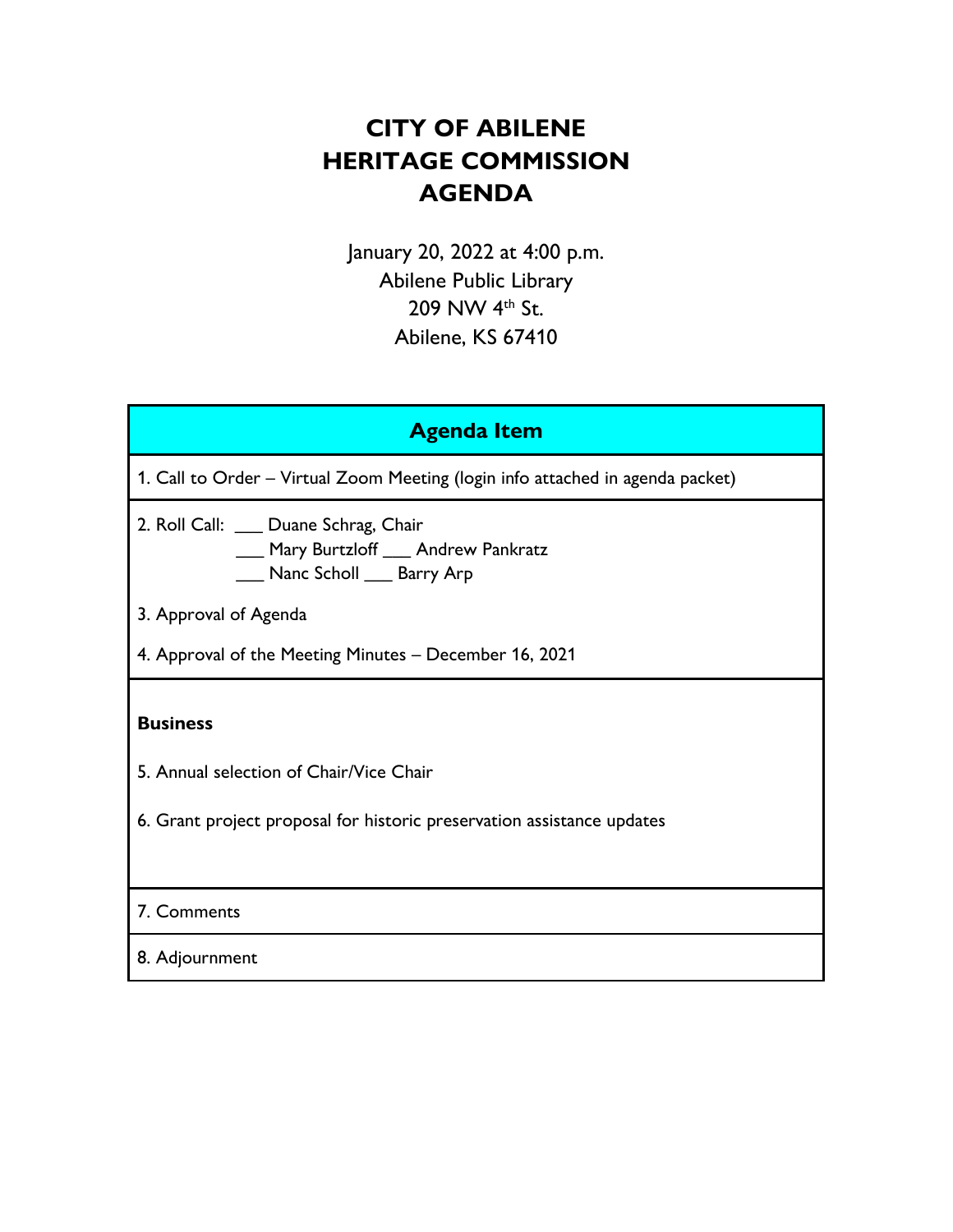Topic: Heritage Commission

Time: Jan 20, 2022 04:00 PM Central Time (US and Canada)

Join Zoom Meeting

https://zoom.us/j/98865840775?pwd=QjBieWdsQ3IvMTJPQmF4blc0d mNjdz09

Meeting ID: 988 6584 0775

Passcode: Va8UKh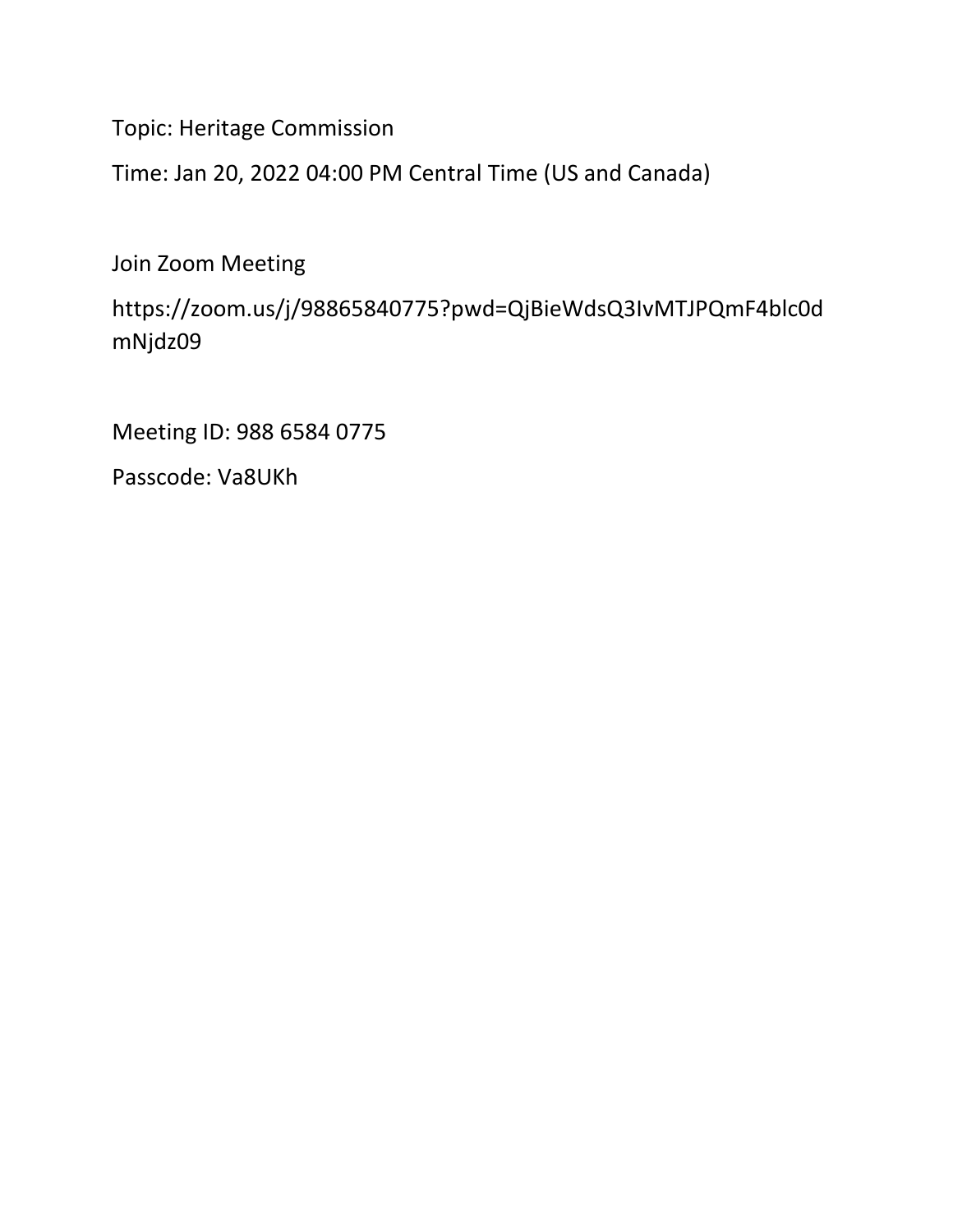## **CITY OF ABILENE HERITAGE COMMISSION MEETING MINUTES**

## **December 16, 2021 at 4:00 p.m. Abilene Public Library 209 NW 4th St. Abilene, KS 67410**

**Members Present:** Duane Schrag (Chair), Andrew Pankratz, Mary Burtzloff, Nanc Scholl, Joanne Hamilton, Phil Hamilton **Members Absent:** Barry Arp **Staff Present:** Planning & Zoning Administrator Kari Zook

#### **Call to Order**

The meeting was called to order by Chair Schrag.

#### **Approval of Agenda**

Burtzloff moved to approve the agenda, seconded by Scholl. Motion carried unanimously 6-0.

#### **Approval of the Meeting Minutes** – November 18, 2021

Pankratz moved to approve the minutes, seconded by Burtzloff. Motion carried unanimously 6-  $\mathbf{0}$ .

#### **Business**

#### **CLG annual report**

Discussion was held regarding the annual report that is due December 31, 2021 to SHPO. All questions were discussed and answered. Staff will compile information and submit the report.

#### **Grant project proposal updates**

Discussion was held regarding the establishment of criteria for administering grant funds.

#### **Administrative Review permit approvals:**

• 301 N. Cedar St. – Right of Way permit

#### **Comments**

Phil and Joanne Hamilton's term will expire in January 2022. They have chosen not to be considered for reappointment so we will have two vacancies on the Heritage Commission.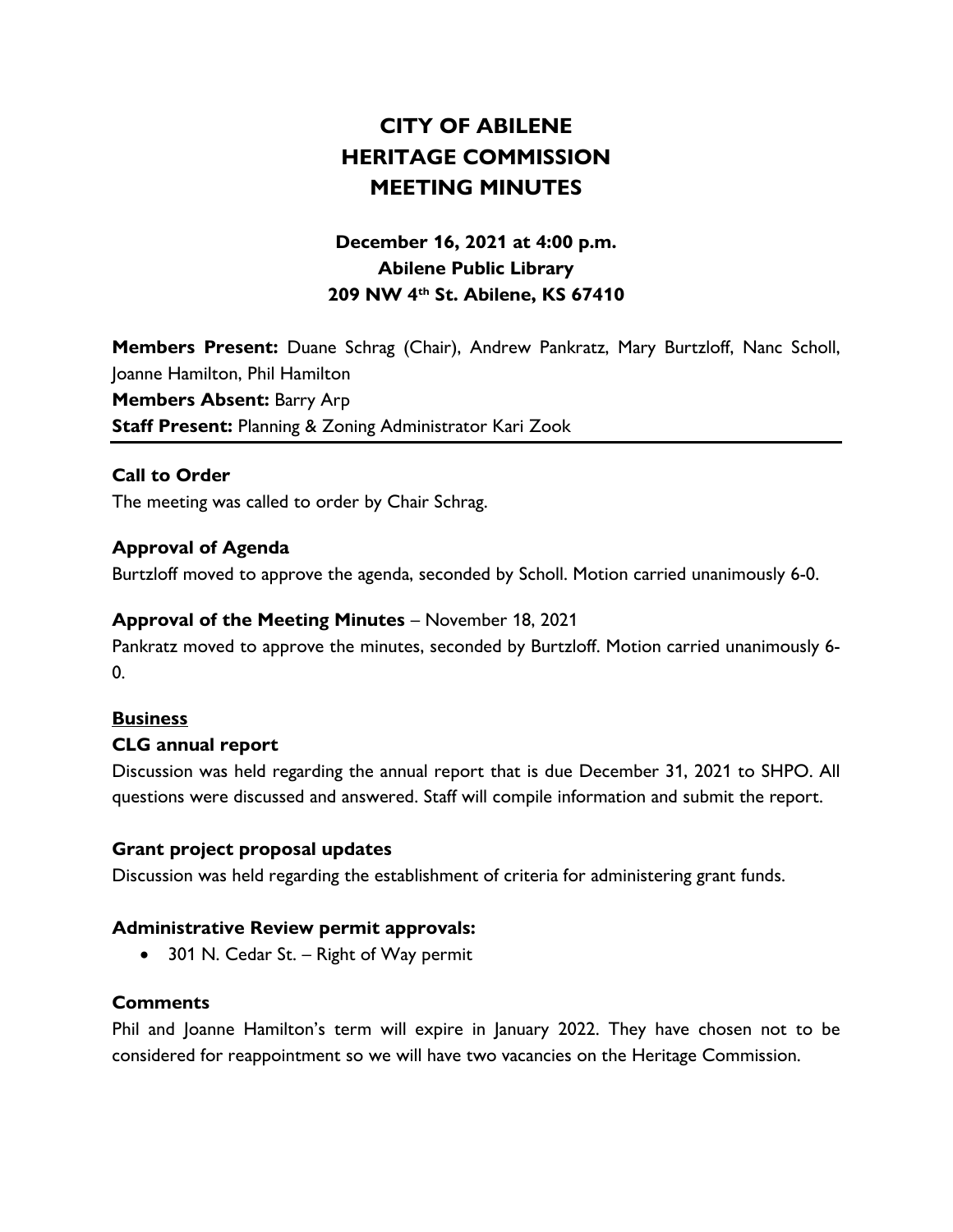### **Adjournment**

P. Hamilton made a motion to adjourn, seconded by Scholl. Motion carried unanimously 6-0.

Minutes Approved,

Attest: \_\_\_\_\_\_\_\_\_\_\_\_\_\_\_\_\_\_\_\_\_\_\_\_

Duane Schrag, Chair

Kari Zook Planning & Zoning Administrator

\_\_\_\_\_\_\_\_\_\_\_\_\_\_\_\_\_\_\_\_\_\_\_\_\_\_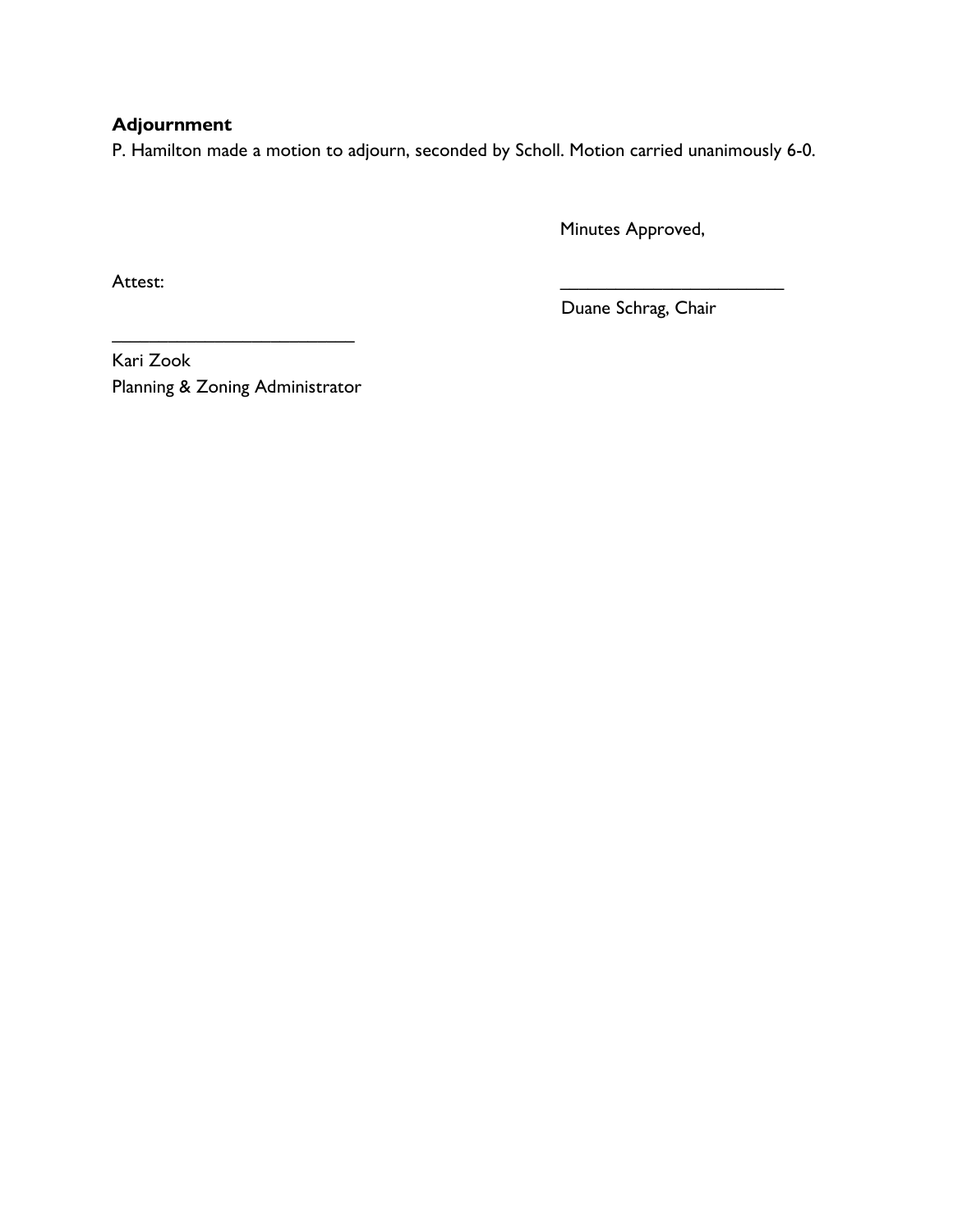#### **Heritage Preservation Grant Program – Draft, Jan. 20, 2022**

Abilene is a remarkable city. It was one of countless settlements that sprang up in the Great Plains in the latter half of the 19<sup>th</sup> century as Europeans spread westward, but one of the relatively few that survived.

Census data for the past 140 years suggest the explosive growth that accompanied the emerging city produced a stable, vibrant community that is recognized as one of the most attractive places to live in the country.

Over the past 10 years the community has invested 10s of millions of dollars in essential infrastructure – hospitals, schools, streets, recreation. These provide services every community must have. But the elements of Abilene that are unique and irreplaceable - the reminders of its citizens who played a role in world-changing events, the charming collection of lovely older homes on tree-lined streets, the brick-and-mortar downtown that sprang up in the city's core, the tangible elements that give Abilene its essential charm – have largely been left to fend for themselves.

Not entirely. Thanks to the leadership of several individuals and the city commission, Abilene established the Heritage Commission. City code spells out our mission. We are to "identify buildings, structures, sites, neighborhoods and areas that may have historical, cultural or architectural importance or value to the community." We are also to "prepare and adopt a heritage conservation plan containing goals, objectives and policies to guide decision-makers in preserving the community's historic resources."

To help fulfill its mission, the Heritage Commission is proposing that the city establish a program that provides annual grants to help preserve Abilene's historic resources. In July 2021 the Heritage Commission provided city commissioners with a brief outline of its vision for the program, which borrows a number of features from one currently used by Douglas County Natural and Cultural Heritage Taskforce. What follows is a more detailed description of the program the Heritage Commission would like to see.

The program would be funded annually by the city. Initially, \$50,000 would be made available annually. If the program is successful, we suggest the city increase funding appropriately.

The money would be awarded as matching grants – the owner would be required to assume half the project cost. The grant would be awarded only upon successful completion of the project.

Perhaps the most essential – and challenging – element of the program will be establishing a process for selecting projects. The Heritage Commission sees the program as a last resort for saving historically important structures within the Abilene city limits that are in danger of being lost to disrepair. Applicants would be expected to provide information in support of the "historically important" designation.

Before drafting selection guidelines, the commission would like to host three public meetings to get input from city residents as to their views on criteria for prioritizing projects.